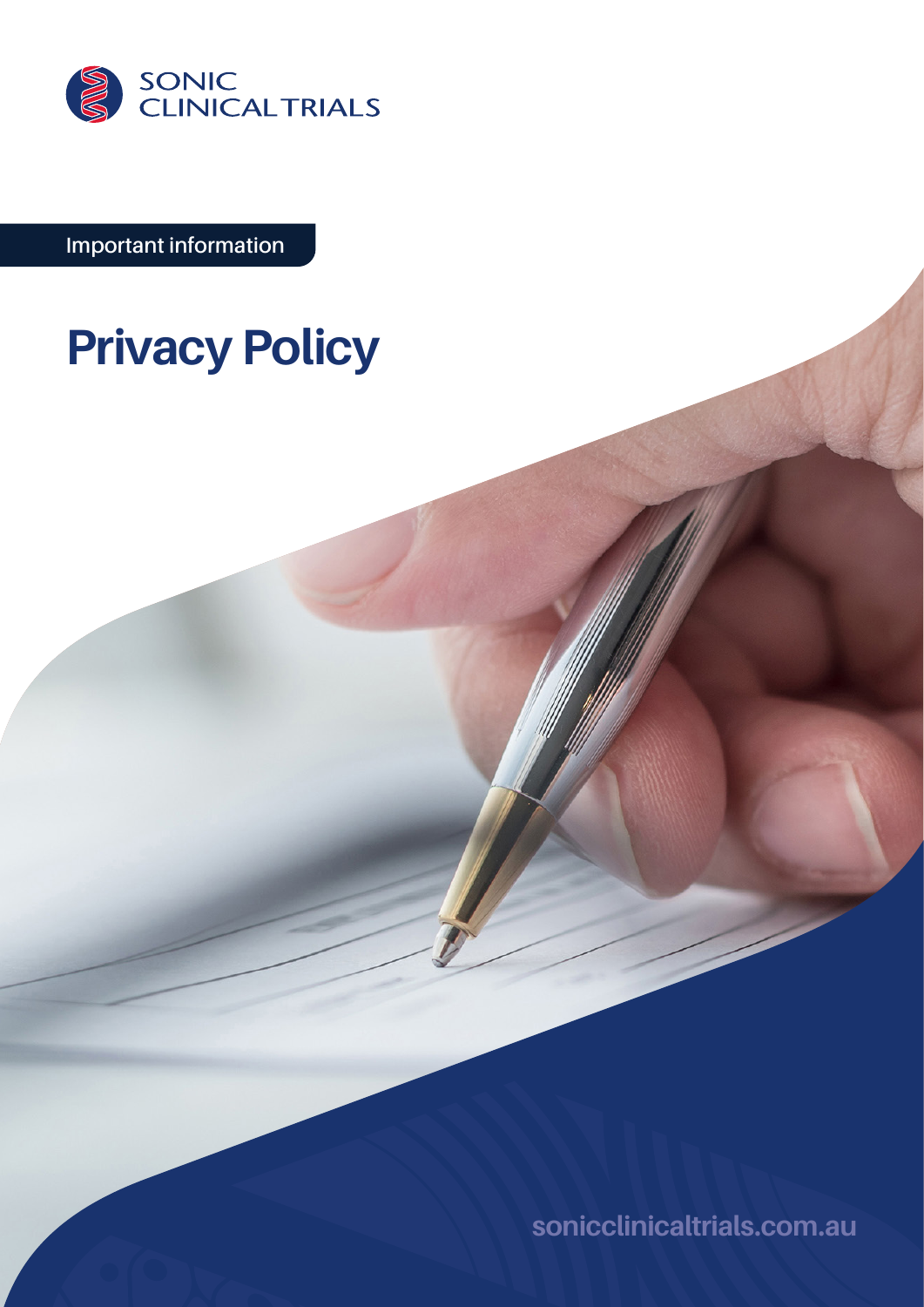# **Contents**

| <b>Purpose</b>                                                              |   |
|-----------------------------------------------------------------------------|---|
| <b>Consent</b>                                                              | 3 |
| <b>Collection of personal information</b>                                   | 3 |
| Who does Sonic Clinical Trials collect personal information about?          |   |
| How do we collect personal information?                                     |   |
| What types of information do we collect and hold?                           |   |
| Anonymity and pseudonymity                                                  |   |
| How does Sonic Clinical Trials use your information?                        | 4 |
| Use of personal information for direct marketing                            |   |
| Disclosure of personal information to third parties                         | 5 |
| <b>My Health Record</b>                                                     |   |
| Cross-border disclosure                                                     |   |
| <b>Website</b>                                                              | 5 |
| <b>Protecting your personal information</b>                                 | 6 |
| <b>Accuracy</b>                                                             |   |
| <b>Security</b>                                                             |   |
| Retention                                                                   |   |
| <b>Notification</b>                                                         |   |
| Access to, and correction of, your personal information                     | 6 |
| <b>Access</b>                                                               |   |
| Correcting your personal information                                        |   |
| <b>Contacting Sonic Clinical Trials about privacy issues and complaints</b> | 7 |

**[Sonic Clinical Trials Privacy Officer contact details](#page-6-0) [Office of the Australian Information Commissioner \(OAIC\)](#page-6-0)**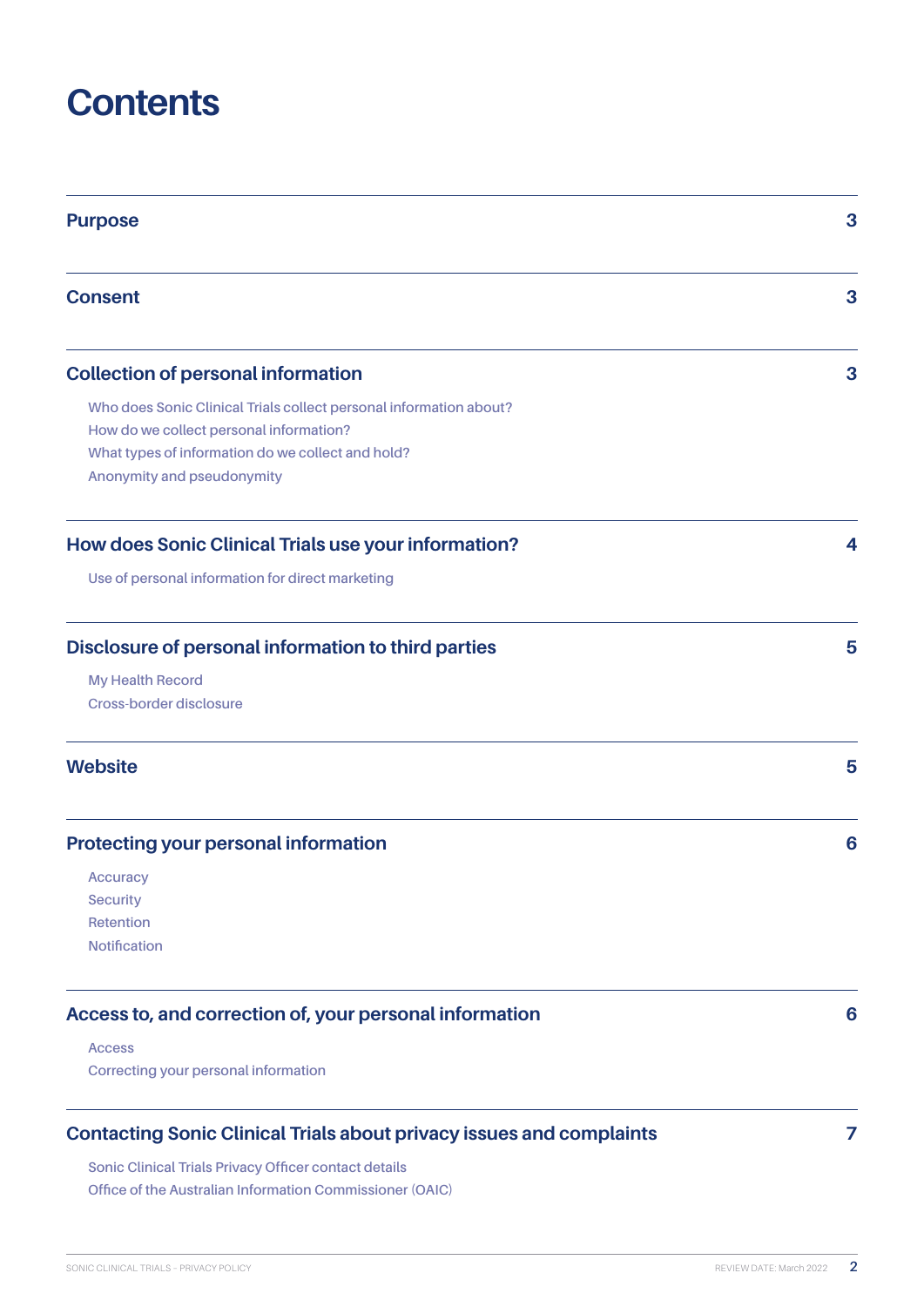# <span id="page-2-0"></span>**Purpose**

Sonic Clinical Trials Pty Limited (ABN 95 127 866 862), a subsidiary of Sonic Healthcare Limited (ABN 24 004 196 909) (**Sonic**), is committed to ensuring the privacy and confidentiality of your personal information.

In this document, Sonic Clinical Trials Pty Limited is variously referred to as **Sonic Clinical Trials**, **Us** and **We**.

This Privacy Policy **(Policy)** intends to clearly describe how Sonic Clinical Trials handles your personal information, including its collection, use, disclosure and security, and any personal information that we collect through our website(s).

Sonic Clinical Trials complies with the Privacy Act 1988 (Cth) **(Privacy Act)**, the associated Australian Privacy Principles **(APPs)** and state or territory legislation that governs how private sector health service providers should handle your personal information, including, but not limited to, health information.

From time to time, we may amend this Policy, in whole or part, at our sole discretion.

Any changes to this Policy will be effective immediately upon posting the revised Policy on our website(s). We will deem that you have agreed to such changes if you continue to access our services following any changes. If you do not accept the terms of this Policy, as amended from time to time, in whole or part, you must not access our services, including our website(s).

# **Consent**

Sonic Clinical Trials is committed to ensuring that any personal information we collect is obtained lawfully, transparently and with your consent, whenever it is practical for us to do so.

By providing personal information to us, you consent to us collecting, using and disclosing your personal information as described in this Policy.

In some circumstances, where it is not reasonable or practical for us to collect this information directly from you, **responsible persons** (for example, a spouse or partner, close family member, emergency contact or enduring medical power of attorney) may consent on your behalf.

# **Collection of personal information**

### **Who does Sonic Clinical Trials collect personal information about?**

We may collect personal information from patients, healthcare professionals, employees, contracted service providers, students, trainees, suppliers and other individuals with whom we engage in the course of our usual business operations.

You are not required to provide personal information to us. However, if the information you provide to us is incomplete or inaccurate, the services we provide to you may be affected.

### **How do we collect personal information?**

We will usually collect your personal information directly from you or by email, telephone, written correspondence or via our website(s). Where it is not reasonable or practical for us to collect this information directly from you, we may need to collect information about you from a third party. We may also collect information from a third party where your health may be at risk, and we need your personal information to provide you with emergency medical treatment.

The third parties from whom we may collect your personal information include:

- ¡ other health service providers, including healthcare professionals, hospitals, clinics and other pathology practices if they have referred you to us or are involved in your care. (Your doctor will generally explain why they are collecting the information and where it is going.)
- vour nominated responsible persons (such as a relative or carer)
- ¡ the My Health Record program operated by the Australian Commonwealth Department of Health, if you have chosen to participate
- health insurers, law enforcement or other government instrumentalities.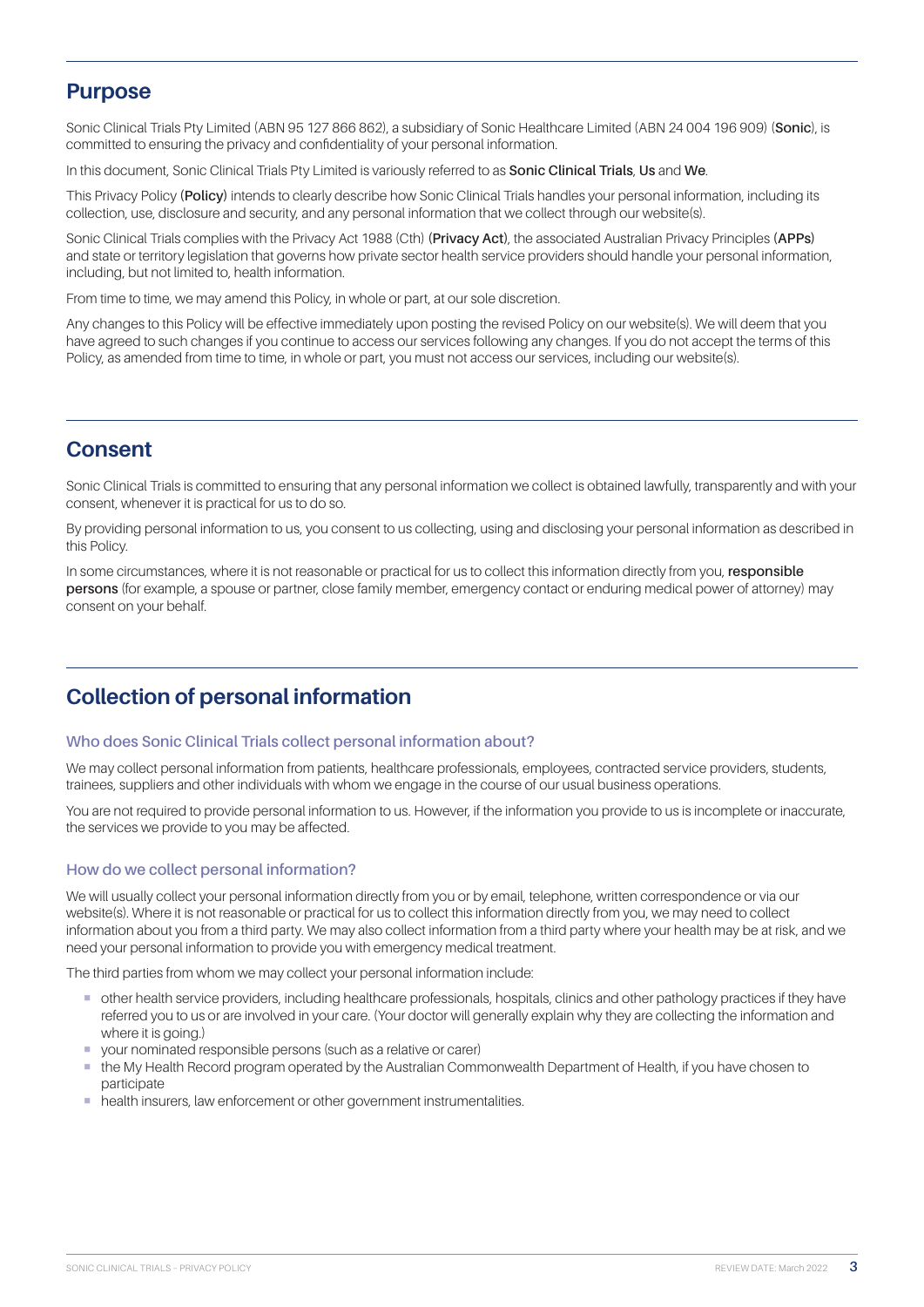# <span id="page-3-0"></span>**What types of information do we collect and hold?**

The type of personal information we collect about you depends on who you are, our relationship with you and the nature of our interaction with you.

The personal information we collect about you will include only the information that is necessary or required:

- ¡ to provide you with services (including, in the case of patients, coordinating and communicating with your healthcare providers)
- for us to engage with you in the usual course of our business
- ¡ for administrative and internal business purposes related to the services we provide to you.

The personal information we collect may include:

- ¡ your name, age, gender, date of birth, contact details
- ¡ information relating to your lifestyle and medical history relevant to providing healthcare services (such as your medications, diagnostic tests and treatments, family medical history, occupational history, genetic or biometric information and copies of correspondence to and from your healthcare providers)
- ¡ relevant government and insurance identifiers (such as your Medicare number or private health insurance details), when necessary for billing or other administrative purposes
- personal information collected in the form of clinical images and samples
- **records of our past engagement with you**
- ¡ any information relating to your employment (if you are a Sonic Clinical Trials team member), including employment histories, applications, pre-employment checks, qualifications, training records and information required by laws, regulations or standards
- **•** payment details
- ¡ other information, occasionally including religion and ethnicity, that may be relevant in our dealings with you.

# **Anonymity and pseudonymity**

You may deal with us anonymously or by using a pseudonym:

- ¡ unless it is impracticable for us to do so, or unless we are required or authorised by law to only deal with identified individuals
- $\blacksquare$  on the understanding that doing so may mean that we may not be able to provide certain services to you, either at our usual standard, or at all.

# **How does Sonic Clinical Trials use your information?**

We will not use or disclose your personal information for any purpose other than the primary purpose for which it was collected (or a related secondary purpose). The exceptions to this are if you have consented to another purpose, or if we are permitted/required to do so by law, which may include:

- to coordinate and/or communicate with healthcare providers involved in your care
- ¡ to procure additional healthcare services on your behalf (such as referrals to other providers or obtaining second opinions)
- ¡ to conduct activities related to quality assurance/improvement processes, accreditation, audits, risk and claims management, patient satisfaction surveys and staff education and training
- ¡ to liaise with your health fund, insurer, Medicare, Department of Veterans' Affairs, Department of Health or another payer or contractor of services
- ¡ to fulfil regulatory and public health requirements, including liaising with regulatory or health authorities, as required by law
- ¡ to send you standard reminders (for example, for appointments for follow-up care, account management), by text message, mail or email, to the number or address that you have provided to us
- to handle a complaint or respond to anticipated or existing legal actions
- ¡ to obtain feedback about our services or provide advice or information to you about products, services, treatment options and clinical trials that are relevant to you
- for billing and payments
- to engage you (as a contractor) to provide products or services to us
- to consider your application for employment with us.

In addition, we may de-identify and/or aggregate the personal information that we collect to carry out clinical research, quality assurance or analytics relating to customer service, health outcomes and other business activities.

Sonic Clinical Trials may use electronic processes when using your personal information as specified above. We may link, combine or share personal information about you in various databases created by any of Sonic's businesses.

We will not seek your consent to use your personal information for the above purposes.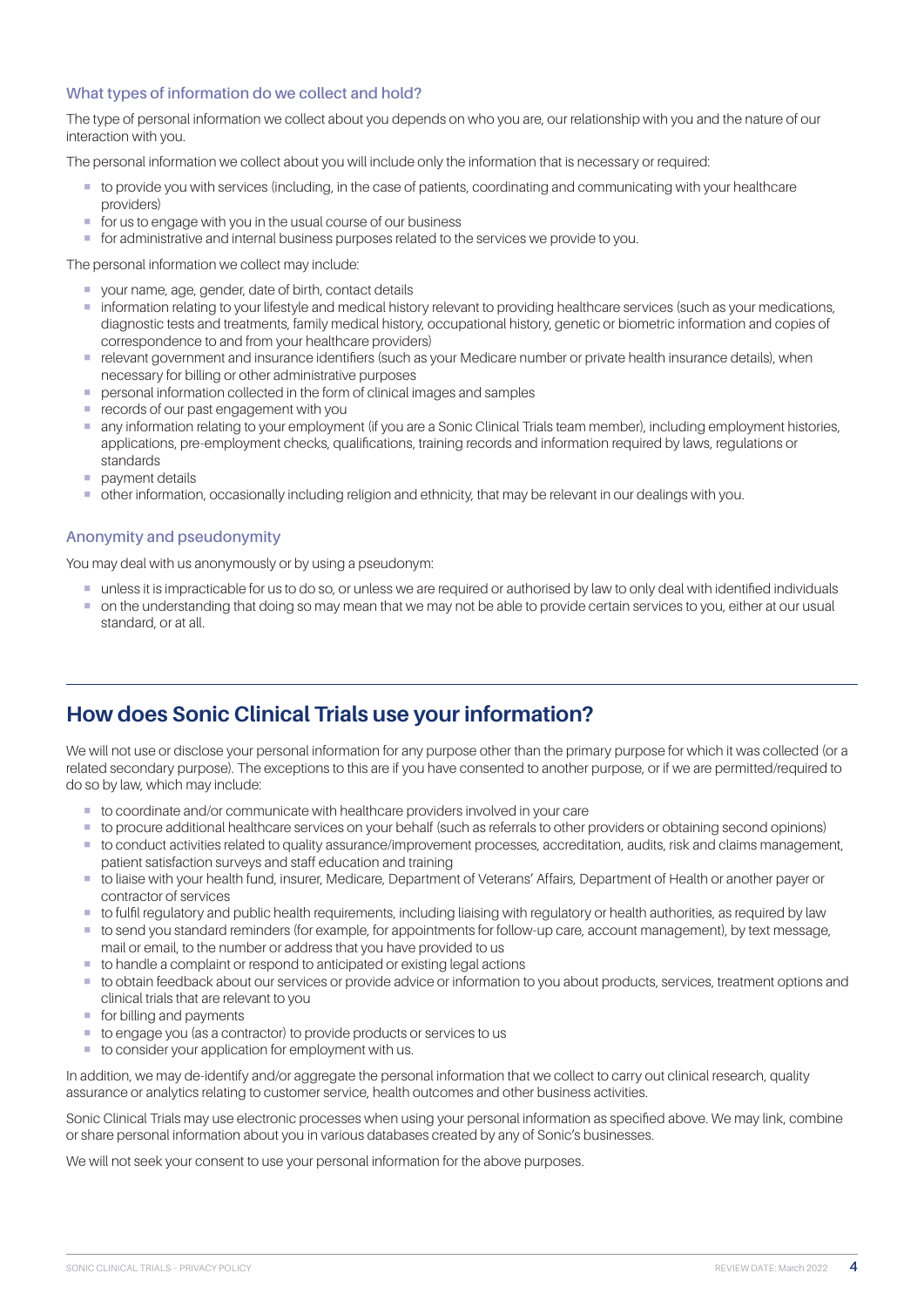# <span id="page-4-0"></span>**Use of personal information for direct marketing**

We may use your personal information for marketing that is directly related to our services, in compliance with applicable laws, such as the Privacy Act 1988 (Cth) and Spam Act 2003 (Cth). We may engage third parties, under contract, to provide marketing services on our behalf.

You may advise us that you do not wish to receive direct marketing from us at any time by contacting us or by using the opt-out facilities provided in our client registration processes, informed consent procedures and the marketing communications you receive.

# **Disclosure of personal information to third parties**

When providing services to you or otherwise engaging with you, we may disclose your personal information to trusted third parties, including:

- $\blacksquare$  healthcare service providers or other relevant parties involved in your care or requesting services on your behalf (including to obtain second opinions or make referrals, on your behalf, for specialist medical services)
- registries, statutory bodies and other third parties where requested to do so by you or as required by law (such as national cancer registries)
- ¡ approved and trusted contractors engaged in providing professional services (such as debt collection, information and communication technology providers, specialist clinical services).

Where we outsource any of our services or hire contractors to perform professional services, we will require them, under contract, to comply with the Privacy Act, or other relevant privacy legislation and, where applicable, our Privacy Policy.

We may use electronic processes to disclose your personal information as specified above, where available or relevant. Where we use document automation technologies to disclose your personal information (such as to generate appointment bookings, referrals, results or e-scripts), we will only disclose your information to the extent reasonably necessary and only for the purposes specified above.

We will not seek your additional consent to disclose your personal information for the purposes described above.

### **My Health Record**

If you choose to participate in the My Health Record program operated by the Commonwealth Department of Health, we may access the personal information it contains. We may also disclose your personal information by uploading your health information electronically to the My Health Record system if requested to do so.

If you do not want us to access personal information stored in your My Health Record or upload health information to it, you may opt out or choose to modify access controls within the My Health Record system.

#### **Cross-border disclosure**

We may enter into arrangements with other related entities or third parties outside of Australia to store, access or use data we collect including personal information, in order to provide services to us (such as data processing, analysis, interpretation or the performance of specialised tests). In such cases, we will take reasonable steps to ensure that the third parties do not breach the APPs, including by requiring that the third party has information security measures and information handling practices in place that are of an acceptable standard and approved by us.

The countries in which the recipients are likely to be located include, but are not limited to, those countries where the Sonic group operates (New Zealand, USA, UK, Germany, Switzerland and Belgium).

# **Website**

When you use our website(s), we do not identify you as an individual user and do not collect personal information about you, unless you specifically provide this to us.

Our website(s) may use cookies that allow us to gather anonymised statistics relating to the management of our website(s). These analytics may include, but are not limited to, your internet service provider (ISP), domain name, browser type and the pages you visit.

Our website(s) and our email communications may contain links to third-party websites. We do not control third-party websites or any of their content and if you visit these websites, they will be governed by their own terms of use (including privacy policies). You should satisfy yourself of the personal information handling policies of third-party website operators.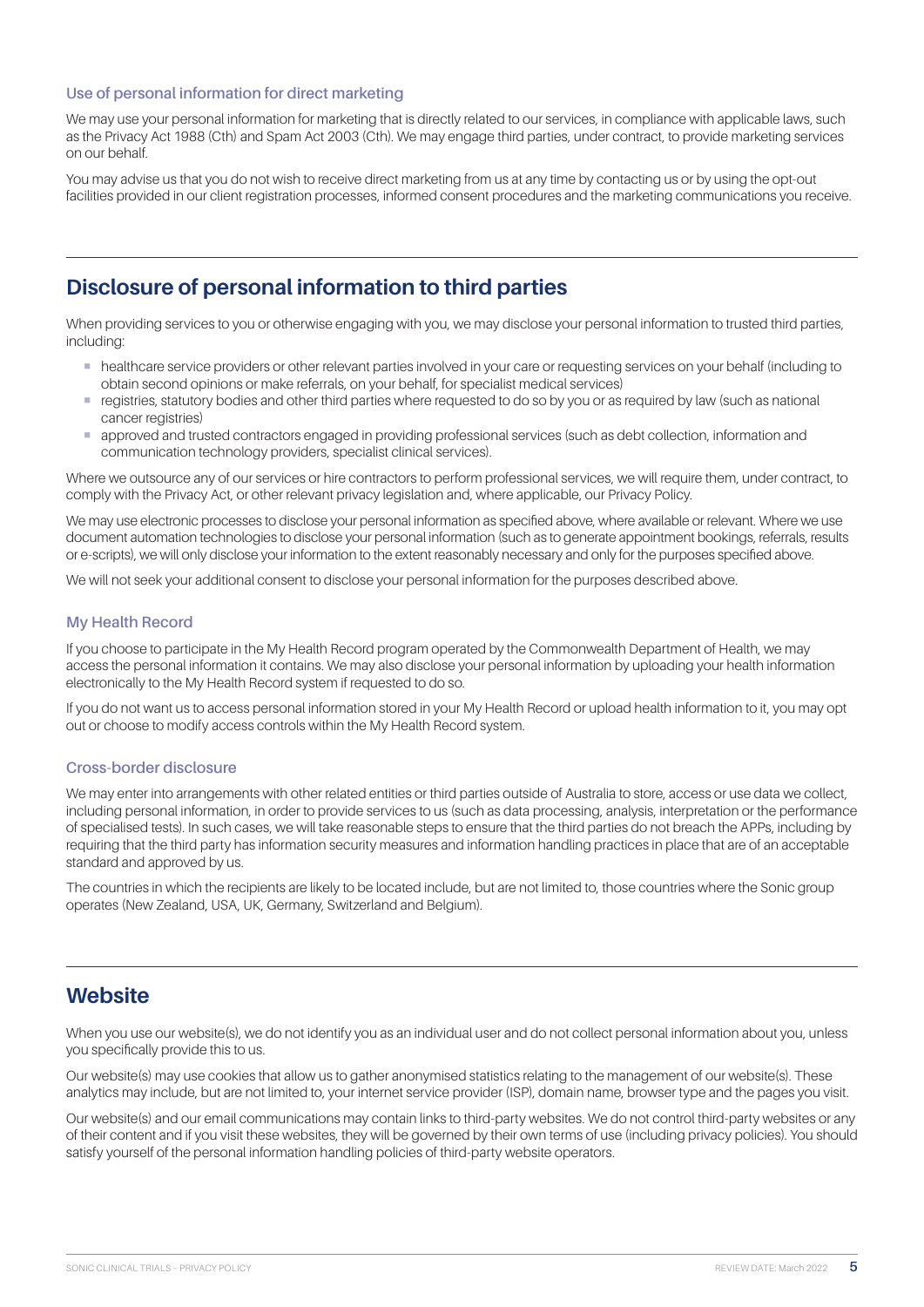# <span id="page-5-0"></span>**Protecting your personal information**

We take the protection of your personal information seriously and take all reasonable steps to ensure the information that we collect, use and disclose is accurate, secure and protected from misuse and loss and from unauthorised access, modification or disclosure.

### **Accuracy**

We will take reasonable steps to ensure that the personal information we collect, use or disclose is accurate, complete and current. To assist us, please ensure that the information you provide to us is accurate, up-to-date and complete, and let us know when your personal information changes.

#### **Security**

We will take all reasonable steps to protect your personal information from misuse, interference, loss, unauthorised access, modification or disclosure. We use technologies and processes including, but not limited to, access controls, network firewalls, encryption and physical security measures to protect your privacy. We regularly review our information security processes to ensure they continue to offer an appropriate level of protection for your information.

#### **Retention**

When we no longer need your personal information for the purposes described in the Policy, and we are not required to retain it under relevant accreditation standards or law, we will destroy or permanently de-identify it.

#### **Notification**

If we become aware that unauthorised access or disclosure of your information has occurred and there is a likely risk of serious harm associated with that unauthorised access or disclosure, we will notify you promptly and provide you with a recommended course of action where necessary.

# **Access to, and correction of, your personal information**

#### **Access**

You have the right to request access to the personal information about you which we hold.

We will provide you with access to your information, unless there is a reason under the Privacy Act or other relevant law to refuse or limit such access, such as if we reasonably believe that giving access would pose a serious threat to the life, health or safety of any individual, or to public health or public safety; or giving access would have an unreasonable impact on the privacy of other individuals.

You may request access to the personal information we hold about you by contacting our Privacy Officer (see below).

To protect your privacy, we will need you to verify your identity before providing access to your information. We may recover reasonable costs associated with supplying this information to you.

In the specific case of obtaining access to your pathology or radiology results, the preferred method is in consultation with your treating practitioner so that complex clinical information can be explained to you within the context of your individual circumstances.

### **Correcting your personal information**

You have the right to request an amendment to the information we hold, should you believe it to be inaccurate.

If we are satisfied that any part of the information we hold about you is inaccurate, incomplete, out of date, misleading or irrelevant, having regard for the purpose for which it is held, we will take reasonable steps to amend that information.

If we do not agree to change your personal information in accordance with your request, we will permit you to make a statement of the requested changes and we will enclose this with your personal information.

Should you wish to request changes to your personal information held by us, you can ask for our Privacy Officer (see below), who can give you more detailed information about our correction procedure.